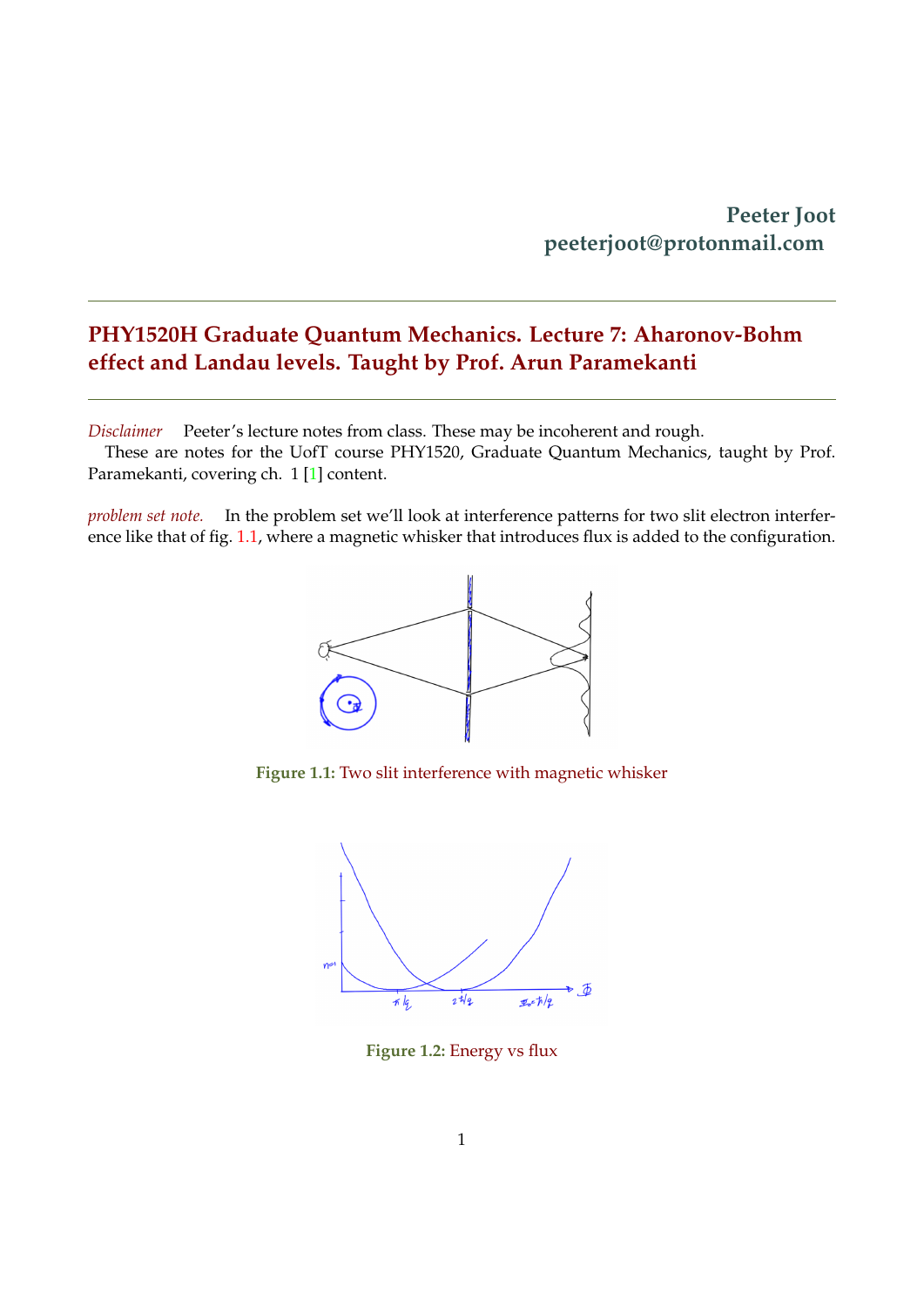<span id="page-1-0"></span>*Aharonov-Bohm effect (cont.)* Why do we have the zeros at integral multiples of *h*/*q*? Consider a particle in a circular trajectory as sketched in fig. [1.3](#page-1-0)



#### **Figure 1.3:** Circular trajectory

FIXME: Prof mentioned:

$$
\phi_{\text{loop}} = q \frac{hp/q}{\hbar} \tag{1.1}
$$
\n
$$
= 2\pi p
$$

... I'm not sure what that was about now.

In classical mechanics we have

$$
\oint pdq \tag{1.2}
$$

The integral zero points are related to such a loop, but the  $qA$  portion of the momentum  $p - qA$ needs to be considered.

<span id="page-1-1"></span>*Superconductors* After cooling some materials sufficiently, superconductivity, a complete lack of resistance to electrical flow can be observed. A resistivity vs temperature plot of such a material is sketched in fig. [1.4.](#page-1-1)



**Figure 1.4:** Superconductivity with comparison to superfluidity

Just like He $^4$  can undergo Bose condensation, superconductivity can be explained by a hybrid Bosonic state where electrons are paired into one state containing integral spin.

The Little-Parks experiment puts a superconducting ring around a magnetic whisker as sketched in fig. [1.5.](#page-2-0)

This experiment shows that the effective charge of the circulating charge was 2*e*, validating the concept of Cooper-pairing, the Bosonic combination (integral spin) of electrons in superconduction.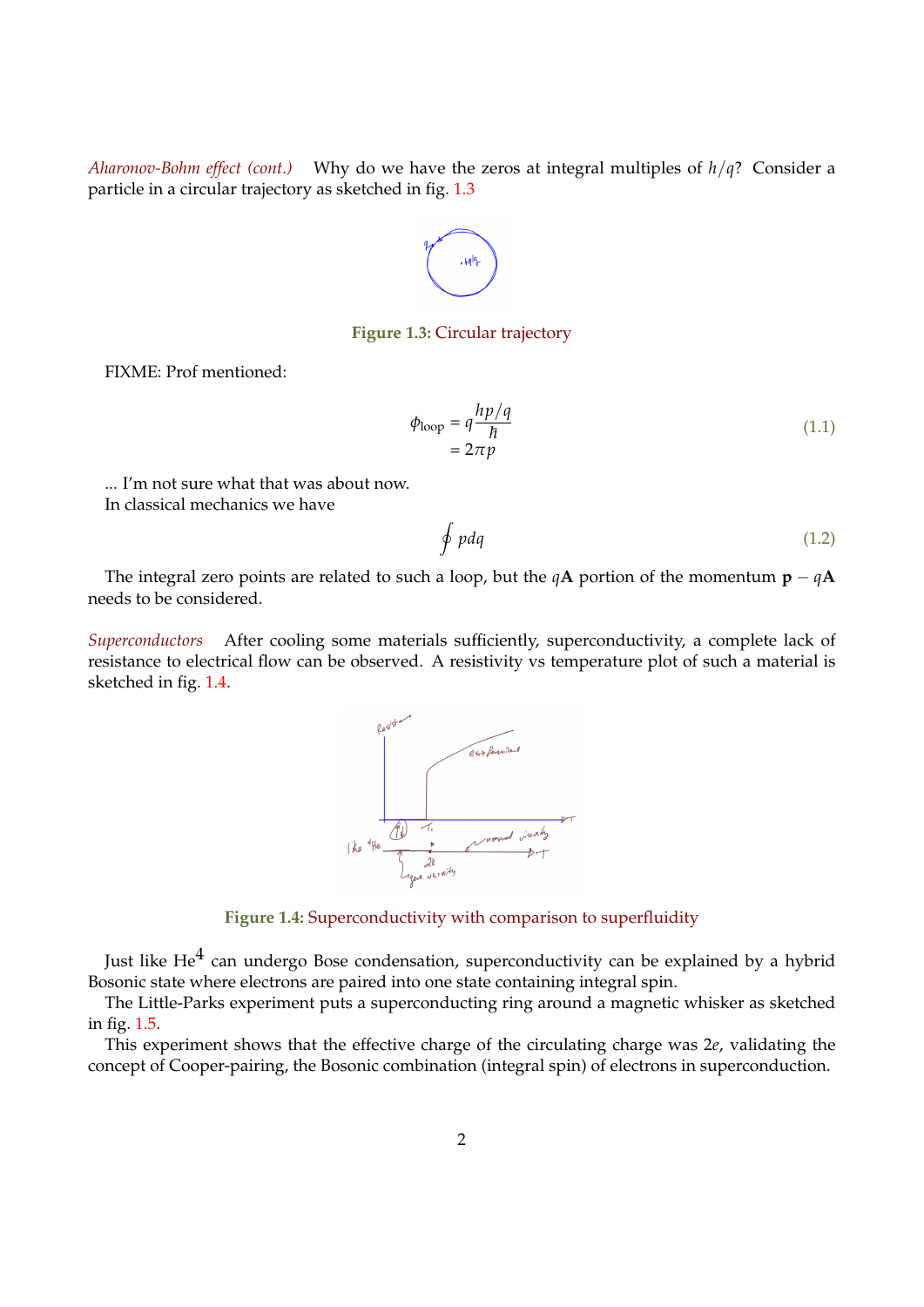

### **Figure 1.5:** Little-Parks superconducting ring

### <span id="page-2-0"></span>*Motion around magnetic field*

$$
\omega_{\rm c} = \frac{eB}{m} \tag{1.3}
$$

We work with what is now called the Landau gauge

$$
\mathbf{A} = (0, Bx, 0) \tag{1.4}
$$

This gives

$$
\mathbf{B} = \nabla \times \mathbf{A} \n= (\partial_x A_y - \partial_y A_x) \hat{\mathbf{z}} \n= B \hat{\mathbf{z}}.
$$
\n(1.5)

An alternate gauge choice, the symmetric gauge, is

$$
\mathbf{A} = \left(-\frac{By}{2}, \frac{Bx}{2}, 0\right),\tag{1.6}
$$

that also has the same magnetic field

$$
\mathbf{B} = \nabla \mathbf{A} \n= (\partial_x A_y - \partial_y A_x) \hat{\mathbf{z}} \n= \left(\frac{B}{2} - \left(-\frac{B}{2}\right)\right) \hat{\mathbf{z}} \n= B\hat{\mathbf{z}}.
$$
\n(1.7)

We expect the physics for each to have the same results, although the wave functions in one gauge may be more complicated than in the other.

Our Hamiltonian is

$$
H = \frac{1}{2m} (\mathbf{p} - e\mathbf{A})^2
$$
  
=  $\frac{1}{2m} \hat{p}_x^2 + \frac{1}{2m} (\hat{p}_y - eB\hat{x})^2$  (1.8)

We can solve after noting that

$$
\left[\hat{p}_y, H\right] = 0\tag{1.9}
$$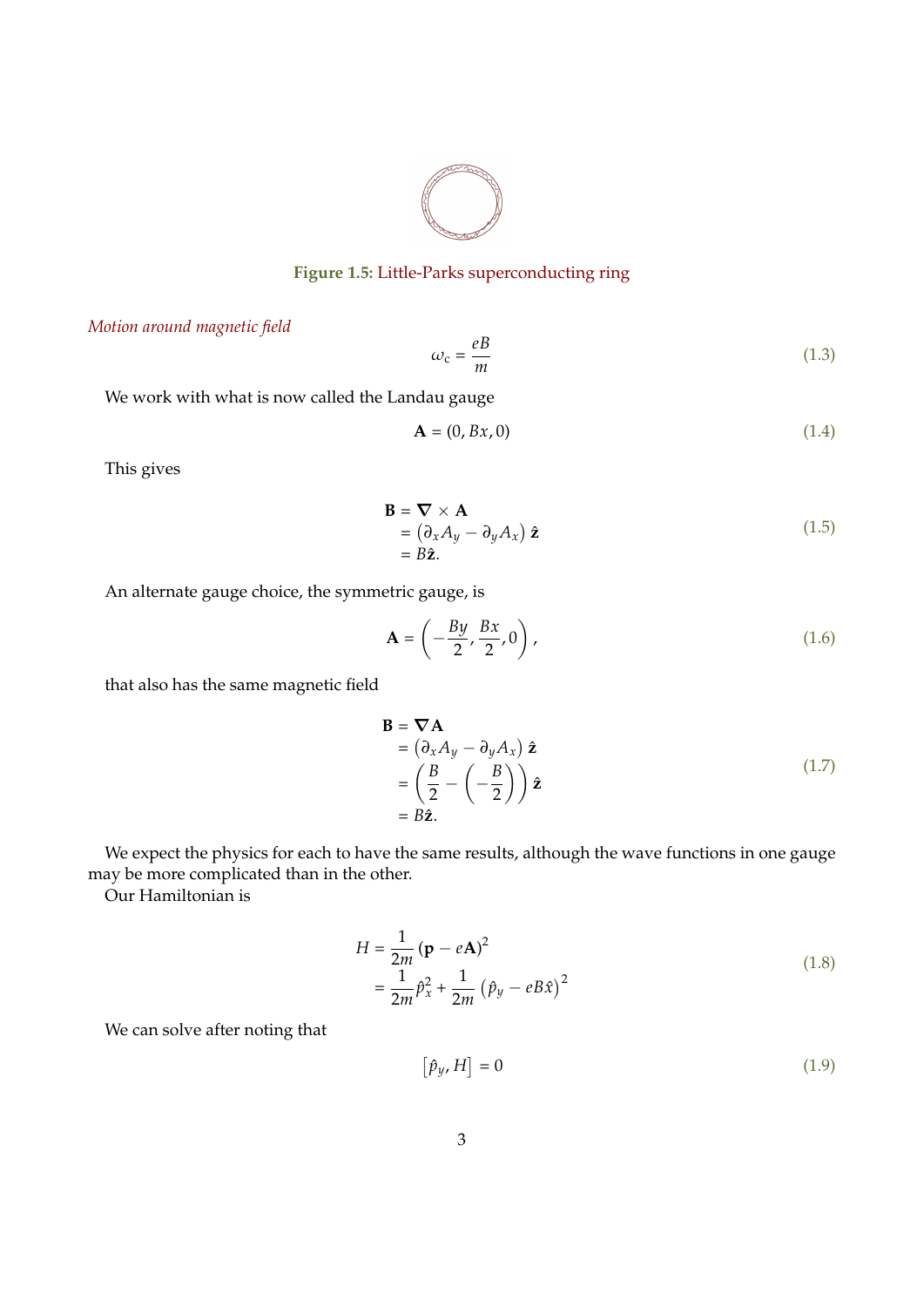means that

$$
\Psi(x, y) = e^{ik_y y} \phi(x) \tag{1.10}
$$

The eigensystem

$$
H\psi(x,y) = E\phi(x,y),\tag{1.11}
$$

becomes

$$
\left(\frac{1}{2m}\hat{p}_x^2 + \frac{1}{2m}\left(\hbar k_y - eB\hat{x}\right)^2\right)\phi(x) = E\phi(x). \tag{1.12}
$$

This reduced Hamiltonian can be rewritten as

$$
H_x = \frac{1}{2m} p_x^2 + \frac{1}{2m} e^2 B^2 \left( \hat{x} - \frac{\hbar k_y}{eB} \right)^2
$$
  

$$
\equiv \frac{1}{2m} p_x^2 + \frac{1}{2} m \omega^2 (\hat{x} - x_0)^2
$$
 (1.13)

where

$$
\frac{1}{2m}e^2B^2 = \frac{1}{2}m\omega^2,
$$
\n(1.14)

or

$$
\begin{aligned}\n\omega &= \frac{eB}{m} \\
\equiv \omega_c.\n\end{aligned} \tag{1.15}
$$

and

$$
x_0 = \frac{\hbar}{k_y} eB. \tag{1.16}
$$

<span id="page-3-0"></span>But what is this  $x_0$ ? Because  $k_y$  is not really specified in this problem, we can consider that we have a zero point energy for every *ky*, but the oscillator position is shifted for every such value of *ky*. For each set of energy levels fig. [1.6](#page-3-0) we can consider that there is a different zero point energy for each possible *ky*.



**Figure 1.6:** Energy levels, and Energy vs flux

This is an infinitely degenerate system with an infinite number of states for any given energy level. This tells us that there is a problem, and have to reconsider the assumption that any *k<sup>y</sup>* is acceptable.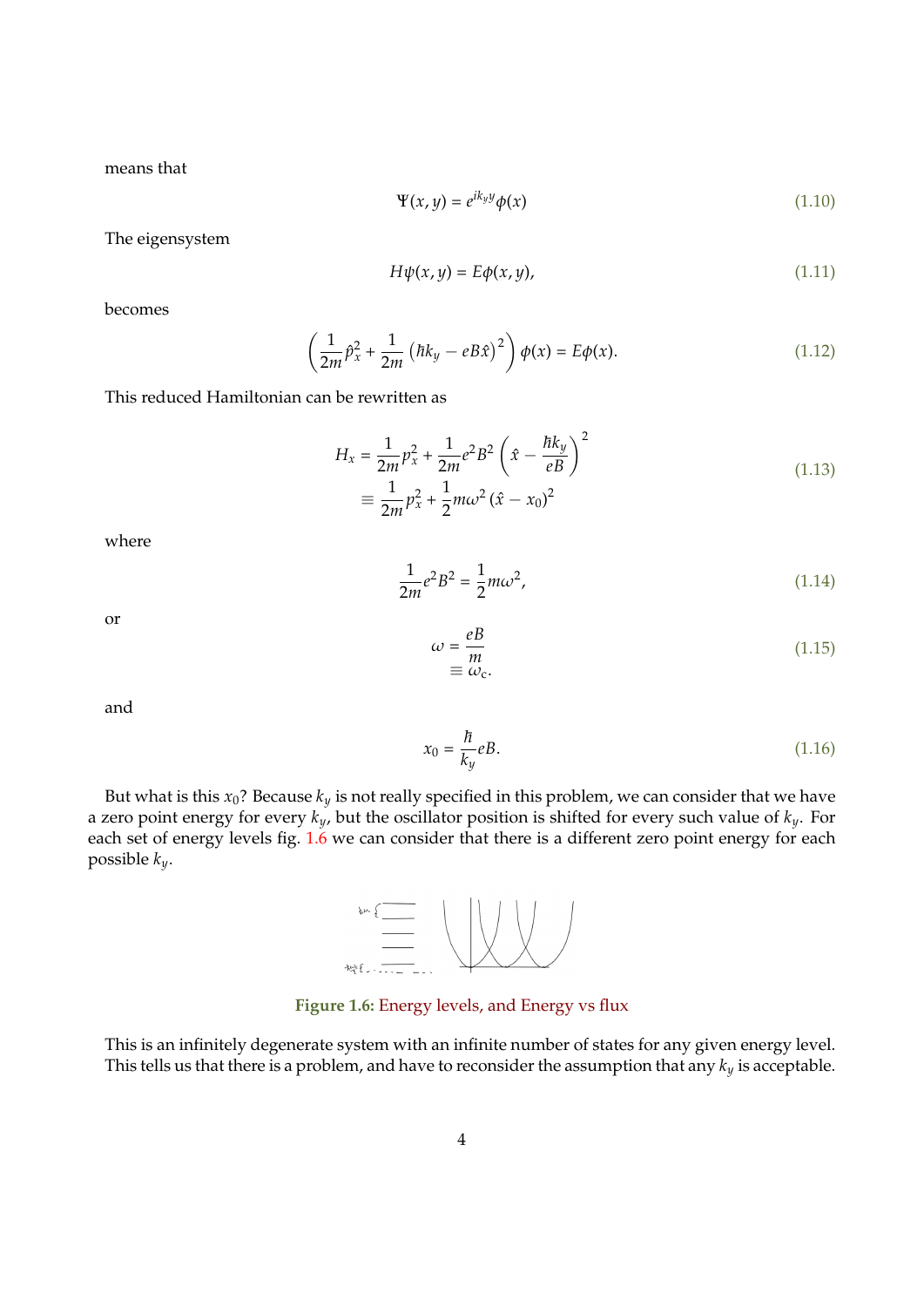

**Figure 1.7:** Landau degeneracy region

<span id="page-4-0"></span>To resolve this we can introduce periodic boundary conditions, imagining that a square is rotated in space forming a cylinder as sketched in fig. [1.7.](#page-4-0)

Requiring quantized momentum

$$
k_y L_y = 2\pi n, \tag{1.17}
$$

or

$$
k_y = \frac{2\pi n}{L_y}, \qquad n \in \mathbb{Z}, \tag{1.18}
$$

gives

$$
x_0(n) = \frac{\hbar}{eB} \frac{2\pi n}{L_y},\tag{1.19}
$$

with 
$$
x_0 \leq L_x
$$
. The range is thus restricted to

$$
\frac{\hbar}{eB} \frac{2\pi n_{\text{max}}}{L_y} = L_x,\tag{1.20}
$$

or

$$
n_{\text{max}} = \underbrace{L_x L_y \frac{eB}{2\pi\hbar}}_{\text{area}} \tag{1.21}
$$

That is

$$
n_{\text{max}} = \frac{\Phi_{\text{total}}}{h/e}
$$
  
= 
$$
\frac{\Phi_{\text{total}}}{\Phi_0}.
$$
 (1.22)

Attempting to measure Hall-effect systems, it was found that the Hall conductivity was quantized like

$$
\sigma_{xy} = p \frac{e^2}{h}.\tag{1.23}
$$

This quantization is explained by these Landau levels, and this experimental apparatus provides one of the more accurate ways to measure the fine structure constant.